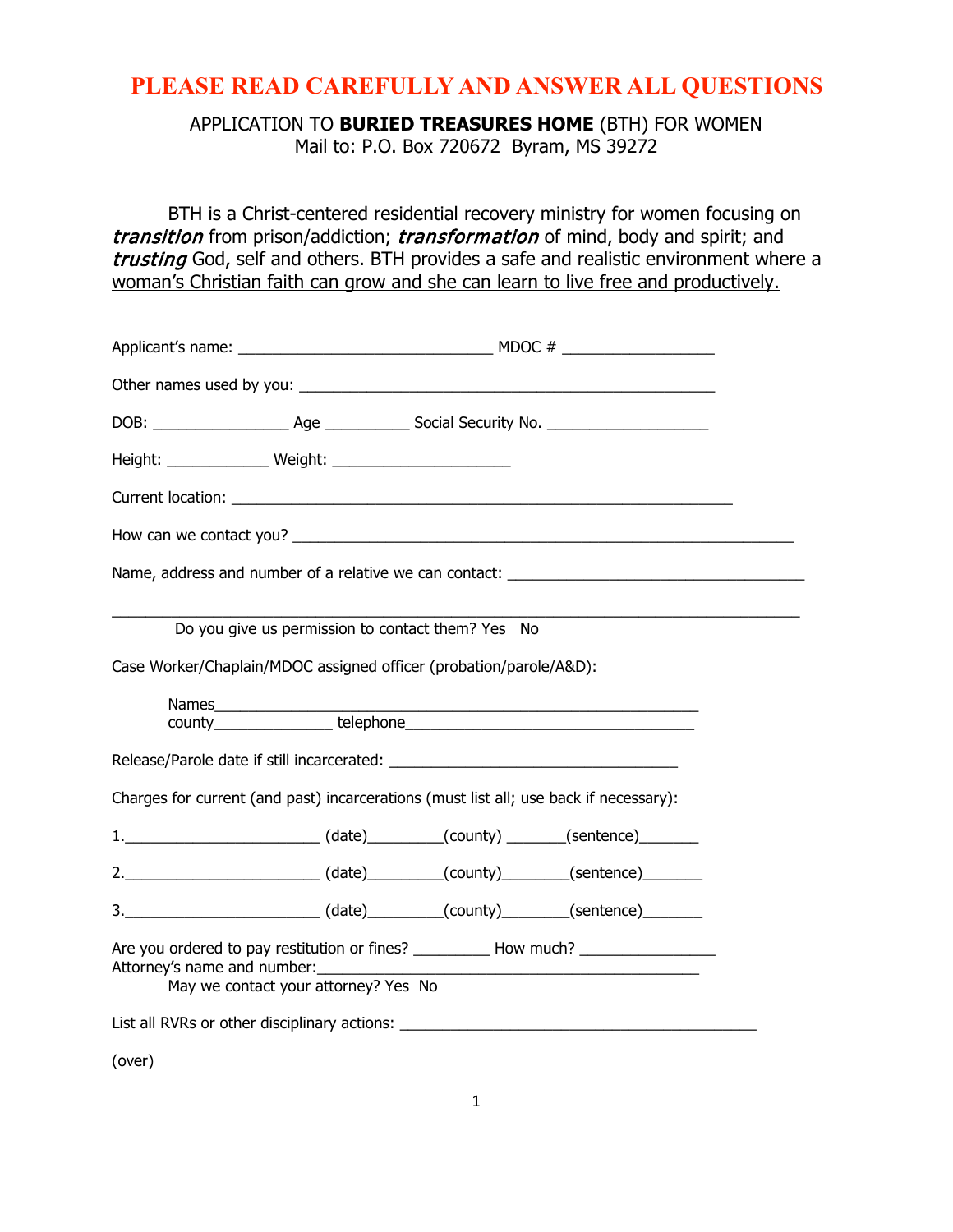## **INFORMATION ABOUT YOU:**

| single      | married                                       | divorced                           |                 |                                                                  | separated co-habit (live together unmarried)                                                                                                                                                                                                                                                                                                                                                                        |
|-------------|-----------------------------------------------|------------------------------------|-----------------|------------------------------------------------------------------|---------------------------------------------------------------------------------------------------------------------------------------------------------------------------------------------------------------------------------------------------------------------------------------------------------------------------------------------------------------------------------------------------------------------|
|             |                                               | May we contact this person? Yes No |                 |                                                                  | <b>Name of current husband or partner:</b> ______________________________Number______________                                                                                                                                                                                                                                                                                                                       |
|             | <b>Children/dependents:</b>                   |                                    |                 |                                                                  |                                                                                                                                                                                                                                                                                                                                                                                                                     |
| <b>Name</b> |                                               | <u>Age</u>                         | <b>Birthday</b> | <b>Current Custody</b>                                           | Your last visit-when-where                                                                                                                                                                                                                                                                                                                                                                                          |
|             |                                               |                                    |                 |                                                                  |                                                                                                                                                                                                                                                                                                                                                                                                                     |
| White       | <b>Ethnicity</b> (circle one)<br><b>Black</b> |                                    | Hispanic Asian  | Native American                                                  | Other <b>contract of the contract of the contract of the contract of the contract of the contract of the contract of the contract of the contract of the contract of the contract of the contract of the contract of the contrac</b>                                                                                                                                                                                |
|             |                                               |                                    |                 |                                                                  | Spiritual/Religious Denomination or affiliation: _______________________________                                                                                                                                                                                                                                                                                                                                    |
|             | member of                                     |                                    |                 | Name and address of any church you consider yourself to be a     | <u> 1980 - Jan Barbara, martxa al II-lea (h. 1980).</u><br>1900 - Antonio Santonio, frantziar frantziar eta biztanleria (h. 1900).<br>Important: I understand that while I am a resident at BTH, I will be required to attend<br>a Christian church, Bible studies, Christian classes and fully participate in Christian<br>activities. I agree to practice religion only from a Christian perspective while I am a |
|             |                                               |                                    |                 | credits? ___________________; can you read and write: __________ | <b>Education:</b> Highest Grade Level: ________ Year of HS graduation or GED ________ Any college                                                                                                                                                                                                                                                                                                                   |
|             | <b>Employment History:</b>                    |                                    |                 |                                                                  |                                                                                                                                                                                                                                                                                                                                                                                                                     |
|             |                                               |                                    |                 | Name and address of current (or last) employer: ________         |                                                                                                                                                                                                                                                                                                                                                                                                                     |
|             |                                               |                                    |                 |                                                                  | Your position there: ______________________; how long? _________________________                                                                                                                                                                                                                                                                                                                                    |
|             |                                               |                                    |                 |                                                                  |                                                                                                                                                                                                                                                                                                                                                                                                                     |
|             |                                               |                                    |                 |                                                                  |                                                                                                                                                                                                                                                                                                                                                                                                                     |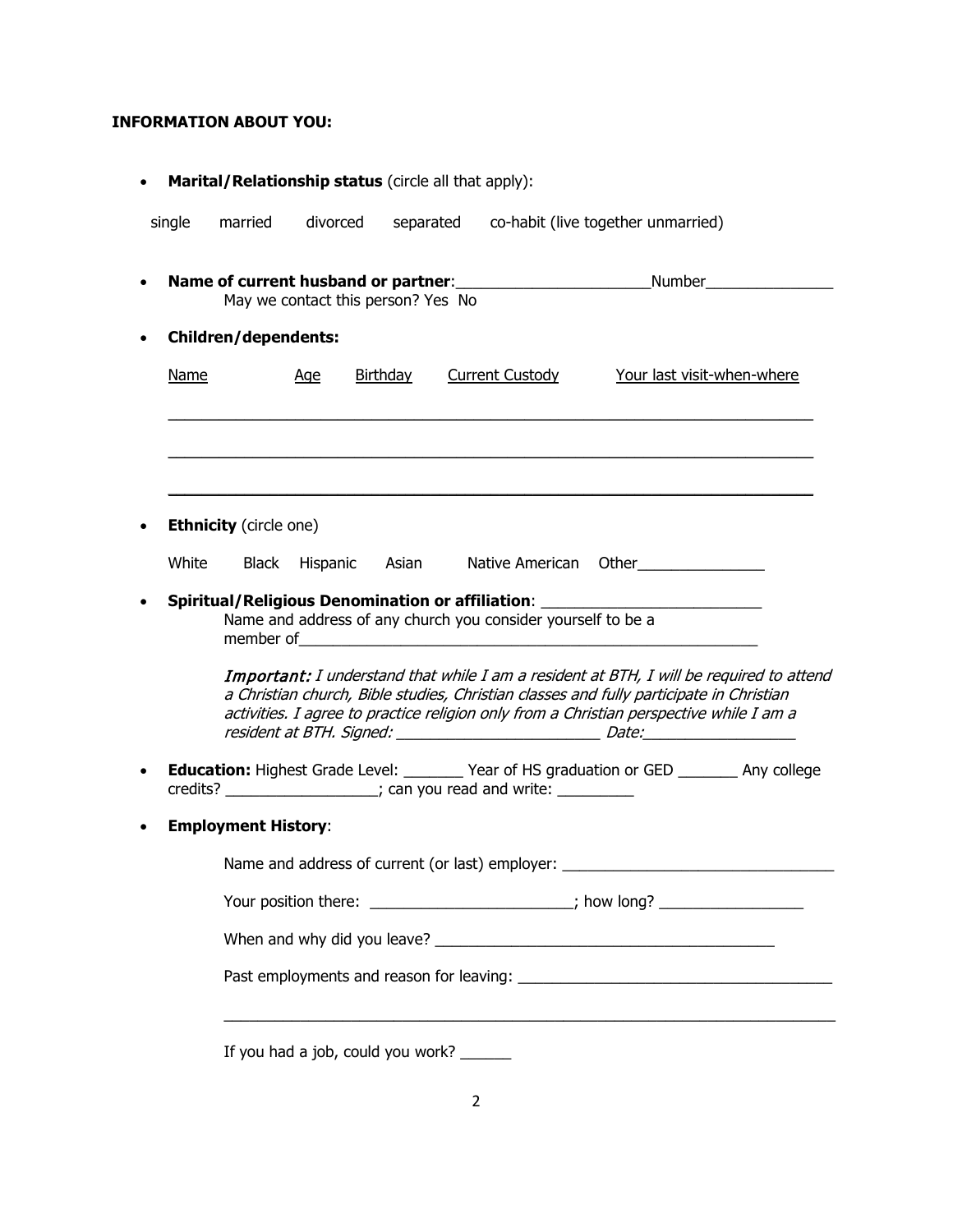| <b>Medical History</b> (be specific)                                                                         |                                                        |                                                                                                                                                         |                                                                                                                                                                                                                                                                              |
|--------------------------------------------------------------------------------------------------------------|--------------------------------------------------------|---------------------------------------------------------------------------------------------------------------------------------------------------------|------------------------------------------------------------------------------------------------------------------------------------------------------------------------------------------------------------------------------------------------------------------------------|
| Hep-C? ___________ last tested ______________                                                                |                                                        |                                                                                                                                                         |                                                                                                                                                                                                                                                                              |
| HIV/AIDS? _____________ last tested _____________                                                            |                                                        |                                                                                                                                                         |                                                                                                                                                                                                                                                                              |
|                                                                                                              |                                                        |                                                                                                                                                         |                                                                                                                                                                                                                                                                              |
| TB? _________________ last tested _______________                                                            |                                                        |                                                                                                                                                         |                                                                                                                                                                                                                                                                              |
|                                                                                                              |                                                        |                                                                                                                                                         |                                                                                                                                                                                                                                                                              |
|                                                                                                              |                                                        | High blood pressure? ________ last tested ________________                                                                                              |                                                                                                                                                                                                                                                                              |
|                                                                                                              |                                                        |                                                                                                                                                         | Depression ever? ______ Take medicine? _______ what kind? ___________ still take? _______                                                                                                                                                                                    |
|                                                                                                              |                                                        |                                                                                                                                                         | Bi-Polar ever? ______Take medicine? ______what kind? ____________________________                                                                                                                                                                                            |
| specify: $\frac{1}{2}$                                                                                       |                                                        | Other mental/emotional illness or problem (like anxiety, insomnia, OCD)? _______                                                                        |                                                                                                                                                                                                                                                                              |
| How do you rate your health: good fair poor                                                                  |                                                        |                                                                                                                                                         |                                                                                                                                                                                                                                                                              |
| Health History (check all that apply):                                                                       |                                                        |                                                                                                                                                         |                                                                                                                                                                                                                                                                              |
| Allergies (list below)<br>Anxiety/Panic Attacks<br><b>Blackouts</b><br>Broken Bones<br>Cancer<br>Convulsions | <b>Diabetes</b><br>Eyes<br>Hallucinations<br>Handicaps | Heart<br>Eating Disorder Hepatitis: type___<br>Epilepsy High Blood Pressure<br>High Blood Pressure<br><b>HIV</b><br>Respiratory (breathing)<br>Seizures | Sleep Disorder<br>STD<br>Tuberculosis<br><b>Ulcers</b><br><b>Hearing Voices</b>                                                                                                                                                                                              |
|                                                                                                              |                                                        |                                                                                                                                                         |                                                                                                                                                                                                                                                                              |
|                                                                                                              |                                                        |                                                                                                                                                         |                                                                                                                                                                                                                                                                              |
|                                                                                                              |                                                        |                                                                                                                                                         |                                                                                                                                                                                                                                                                              |
| Are you or might you be pregnant? Yes No                                                                     |                                                        |                                                                                                                                                         | Liver Disease: Type<br>Explain each item that you checked:<br><u> and the manual contract of the manual contract of the manual contract of the manual contract of the manual con</u><br>Have you ever attempted suicide? Yes No How many times?_________ Most recent:_______ |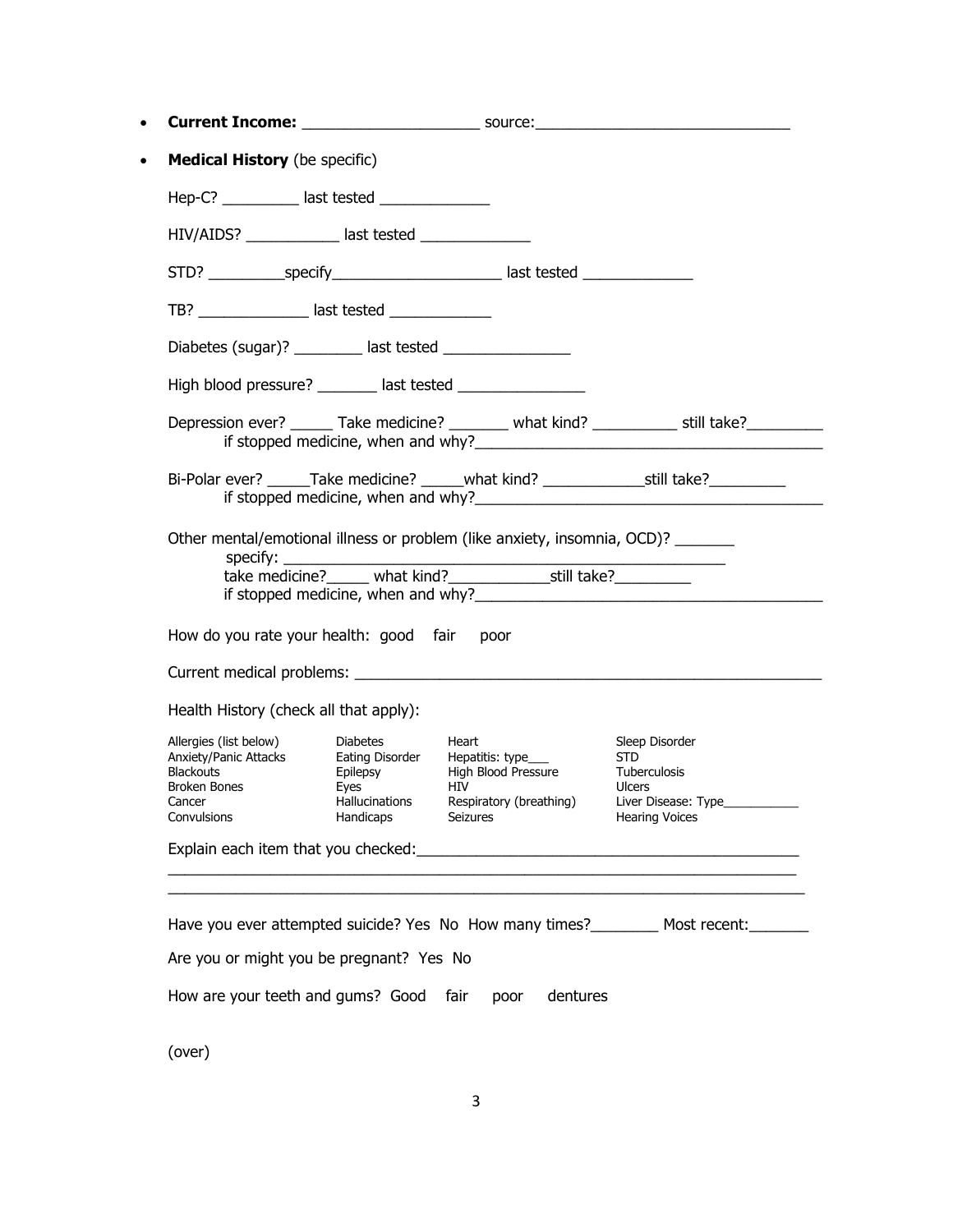All prescription or over-the-counter medicines you currently take or have taken in the past (name, dosage, why taken, still take or stop date):

 $\_$  , and the set of the set of the set of the set of the set of the set of the set of the set of the set of the set of the set of the set of the set of the set of the set of the set of the set of the set of the set of th

|                                     |                                                         |                           | Have you ever been in the hospital? ______ When ______________How long ________________      |  |
|-------------------------------------|---------------------------------------------------------|---------------------------|----------------------------------------------------------------------------------------------|--|
|                                     | Have you ever been treated by a mental health facility? |                           |                                                                                              |  |
|                                     |                                                         |                           |                                                                                              |  |
|                                     |                                                         |                           |                                                                                              |  |
|                                     |                                                         |                           |                                                                                              |  |
|                                     | Inpatient? Yes No                                       |                           |                                                                                              |  |
|                                     |                                                         |                           | Are you currently being treated for this? ___________ How_______________________             |  |
|                                     |                                                         |                           | Have you ever been in re-hab or a transitional program or treated for substance abuse?______ |  |
| How many times?                     |                                                         |                           |                                                                                              |  |
|                                     |                                                         |                           |                                                                                              |  |
|                                     |                                                         |                           |                                                                                              |  |
|                                     |                                                         |                           |                                                                                              |  |
|                                     | May we contact them? Yes No                             |                           |                                                                                              |  |
|                                     |                                                         |                           |                                                                                              |  |
|                                     |                                                         |                           | Company Name and Policy Number: 1997                                                         |  |
|                                     |                                                         |                           |                                                                                              |  |
|                                     |                                                         |                           |                                                                                              |  |
|                                     |                                                         |                           |                                                                                              |  |
|                                     | <b>History of Substance Abuse/Addiction</b>             |                           |                                                                                              |  |
|                                     |                                                         |                           |                                                                                              |  |
|                                     |                                                         |                           |                                                                                              |  |
|                                     |                                                         |                           |                                                                                              |  |
|                                     |                                                         |                           |                                                                                              |  |
|                                     |                                                         |                           |                                                                                              |  |
|                                     |                                                         |                           | In the past 5 years, have you used or been addicted to (circle all that apply):              |  |
| Acid                                | <b>Barbiturates</b>                                     | Inhalants                 | Tobacco/Nicotine                                                                             |  |
| Alcohol                             | Benzodiazepines                                         | Marijuana                 | Methadone                                                                                    |  |
|                                     | Klonopin                                                | Opiates                   | Suboxone                                                                                     |  |
| Methamphetamines                    | Valium                                                  | Heroin                    | <b>PCP</b>                                                                                   |  |
| Ice                                 | Xanax                                                   | Oxycontin                 | Spice                                                                                        |  |
| <b>Ritalin</b>                      | Other                                                   | Morphine                  | Pornography/sex                                                                              |  |
| Amphetamines<br>Adderall<br>Crystal |                                                         | Fentanyl<br>Cocaine/crack |                                                                                              |  |